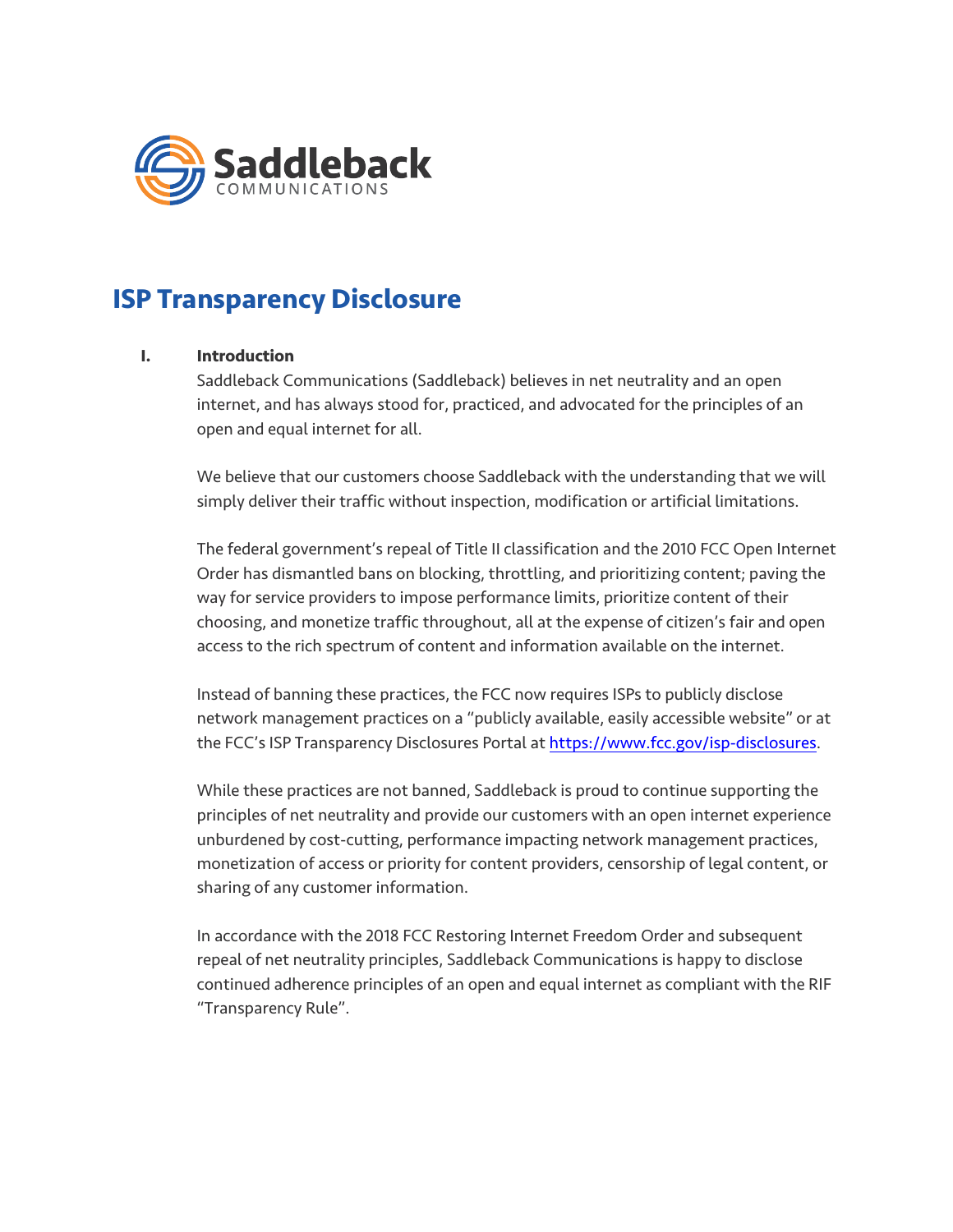### **II. Network Management Policies:**

Blocking: Saddleback does not engage in any practice that blocks or otherwise prevents end user access to lawful content, applications, service, or non-harmful devices, including a description of what is blocked.

Throttling: Saddleback does not engage in any practice that degrades or impairs access to lawful internet traffic based on content, application, service, user, or use of a nonharmful device.

Affiliated Prioritization: Saddleback does not engage in any practice that directly or indirectly favors some traffic over other traffic, including through use of techniques such as traffic shaping, prioritization, or resource reservation, to benefit an affiliate.

Paid Prioritization: Saddleback does not engage in any practice that directly or indirectly favors some traffic over other traffic, including through use of techniques such as traffic shaping, prioritization, or resource reservation, in exchange for consideration, monetary or otherwise.

Congestion Management: Saddleback does not engage in any practice to limit customer usage nor impose penalties for bandwidth consumption for reasonable household use.

Application-Specific Behavior: Saddleback does not engage in any practice to block or rate-control specific protocols or protocol ports, modify protocol fields in ways not prescribed by the protocol standard, or otherwise inhibit or favor certain applications or classes of applications.

Device Attachment Rules: Saddleback does not engage in any practice to restrict the types of devices that connect to the network. For certain residential products (such as IP Broadband services), equipment is supplied, and an equipment fee is applicable.

Security: Saddleback does not engage in any practice that could possibly jeopardize network security or customer information. Saddleback employs a variety of industrystandard security practices on the network to ensure customer protection. Saddleback monitors overall network activity to detect potential intrusion and denial of service attack. Additionally, end-users whose systems are compromised, and are sourcing malicious traffic, may be contacted or suspended until the system is secured. We may block traffic to or from customers when a denial of service attack is in progress, and when such traffic is impacting network elements shared by other customers.